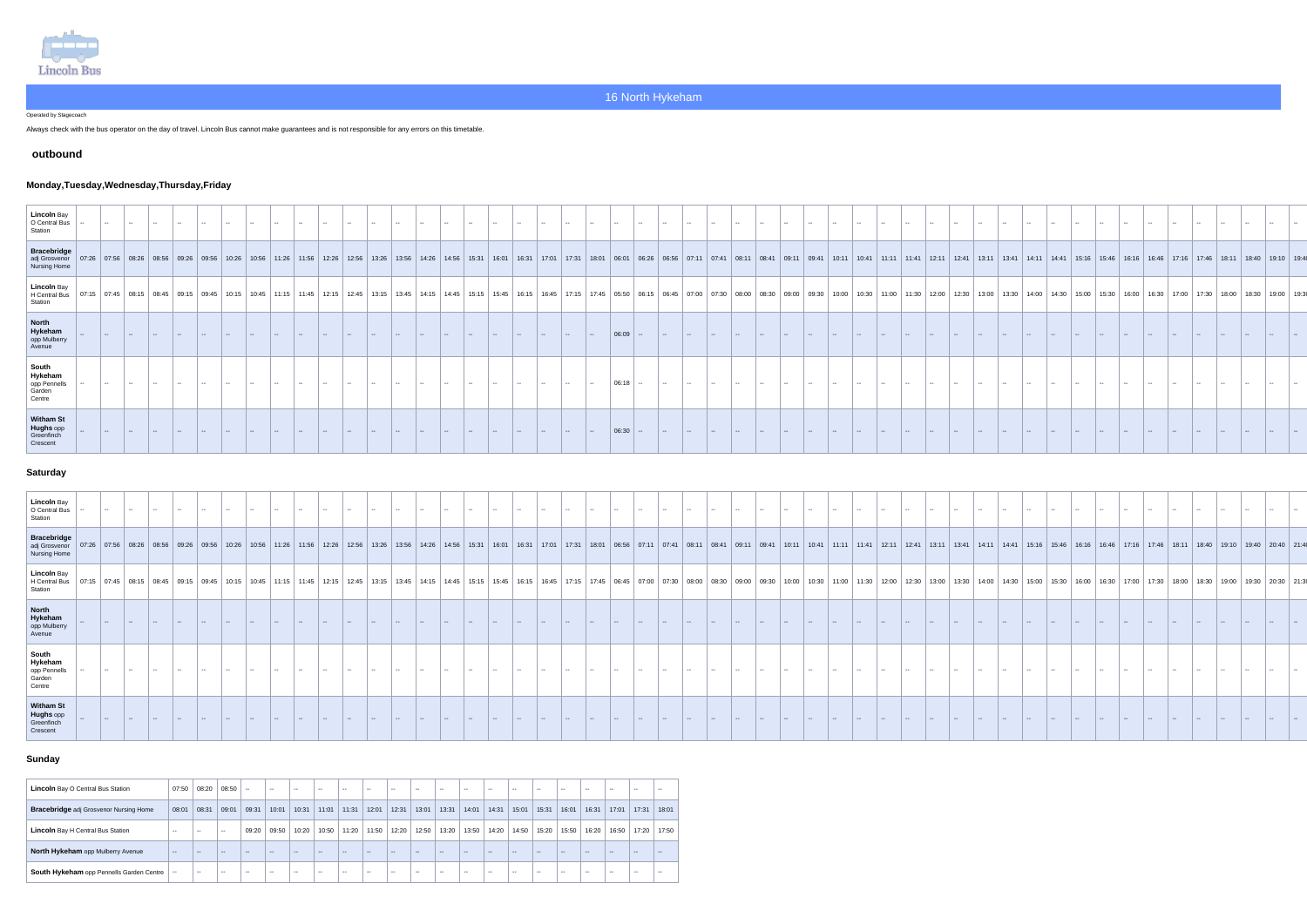|  | Witham St Hughs opp Greenfinch Crescent | $- -$ | $- -$ | $\overline{\phantom{a}}$ | $- -$ | $- -$ | $- -$ | $- -$ | $\sim$ $-$ | $- -$ | $- -$ | $\sim$ | $- -$ | $- -$ | $\sim$ | $-$ | $- -$ | $- -$ | <b>Service</b> | $- -$ | $- -$ | $- -$ |
|--|-----------------------------------------|-------|-------|--------------------------|-------|-------|-------|-------|------------|-------|-------|--------|-------|-------|--------|-----|-------|-------|----------------|-------|-------|-------|
|--|-----------------------------------------|-------|-------|--------------------------|-------|-------|-------|-------|------------|-------|-------|--------|-------|-------|--------|-----|-------|-------|----------------|-------|-------|-------|

# **inbound**

# **Monday,Tuesday,Wednesday,Thursday,Friday**

| <b>North</b><br>Hykeham<br>opp Mulberry<br>Avenue              |        |                   |  |  |  | $07:34$   08:04   08:34   09:04   09:34   10:04   10:34   11:04   11:34   12:04 | 12:34 | $13.04$   13:34 |  |     |  |                |                |               | │ 14:04 │ 14:34 │ 15:04 │ 15:39 │ 16:09 │ 16:39 │ 17:09 │ 17:39 │ 18:09 │ 06:34 │ -- |                    |                                                                                                                                                                                                                                |  |     |               |                          |                                                                                                                                     |               |             |  |               |  |  |  |  |  | 07:04   07:19   07:49   08:19   08:49   09:19   09:49   10:19   10:49   11:19   11:49   12:19   12:49   13:19   13:49   14:19   14:49   15:24   15:54   16:54   16:54   17:24   17:54   18:19 |       |       | 18:47 | 19.17      | 19:4 |
|----------------------------------------------------------------|--------|-------------------|--|--|--|---------------------------------------------------------------------------------|-------|-----------------|--|-----|--|----------------|----------------|---------------|--------------------------------------------------------------------------------------|--------------------|--------------------------------------------------------------------------------------------------------------------------------------------------------------------------------------------------------------------------------|--|-----|---------------|--------------------------|-------------------------------------------------------------------------------------------------------------------------------------|---------------|-------------|--|---------------|--|--|--|--|--|-----------------------------------------------------------------------------------------------------------------------------------------------------------------------------------------------|-------|-------|-------|------------|------|
| South<br>Hykeham<br>opp Pennells<br><b>Garden Centre</b>       |        |                   |  |  |  |                                                                                 |       |                 |  |     |  |                |                |               |                                                                                      | 06:48              |                                                                                                                                                                                                                                |  |     |               |                          |                                                                                                                                     |               |             |  |               |  |  |  |  |  | 07:18   07:43   08:13   08:43   09:13   09:43   10:13   10:43   11:13   11:43   12:13   12:43   13:13   13:43   14:13   14:43   15:13   15:48   16:18   16:48   17:18   17:48   18:18   18:33 |       |       |       |            |      |
| South<br>Hykeham<br>adj Pennells<br><b>Garden Centre</b>       |        |                   |  |  |  |                                                                                 |       |                 |  |     |  |                |                |               |                                                                                      | 06:49              | $\sqrt{07.09}$                                                                                                                                                                                                                 |  |     |               |                          | 07:19 07:44 08:14 08:44 09:14 09:44 10:14 10:44 11:14 11:44 12:14 12:44 13:14 13:44 14:14 14:44 15:14 15:49 16:19 16:49 17:19 17:49 |               |             |  |               |  |  |  |  |  |                                                                                                                                                                                               | 18.19 | 18.34 |       |            |      |
| <b>North</b><br>Hykeham<br>o/s 91 Tiber<br>Road                |        |                   |  |  |  |                                                                                 |       |                 |  |     |  |                |                |               |                                                                                      |                    | 06:56   07:16   07:26   07:51   08:21   08:51   09:21   09:51   10:21   10:51   11:21   11:51   12:21   12:51   13:21   13:51   14:21   14:51   15:56   15:26   16:26   16:56   17:26   17:56   18:41   18:59   18:41   18:59  |  |     |               |                          |                                                                                                                                     |               |             |  |               |  |  |  |  |  |                                                                                                                                                                                               |       |       |       | 19:29 19:5 |      |
| <b>North</b><br><b>Hykeham</b><br>adj<br>Dorchester<br>Way     |        |                   |  |  |  |                                                                                 |       |                 |  |     |  |                |                |               |                                                                                      | 06:58              | $\sqrt{07.18}$                                                                                                                                                                                                                 |  |     |               |                          |                                                                                                                                     |               |             |  |               |  |  |  |  |  | 07:28   07:53   08:23   08:53   09:23   09:53   10:23   10:53   11:23   11:53   12:23   12:53   13:23   13:53   14:23   14:53   15:58   15:58   16:28   16:58   17:28   17:58   18:43         |       |       | 19:01 | 19:31      |      |
| <b>North</b><br>Hykeham<br>opp The<br>Plough PH                |        |                   |  |  |  |                                                                                 |       |                 |  |     |  |                |                |               |                                                                                      |                    | 19911 09:41 09:41 09:41 0.11 11:41 11:41 12:41 1.11 12:41 11:41 12:41 1.11 11:41 12:41 1.11 11:41 12:41 1.11 11:41 12:41 1.11 11:41 12:41 1.12:41 1.12:41 1.12:41 1.12:41 1.12:41 1.12:41 1.12:41 1.12:41 1.12:41 1.12:41 1.12 |  |     |               |                          |                                                                                                                                     |               |             |  |               |  |  |  |  |  |                                                                                                                                                                                               |       |       |       |            |      |
| <b>Bracebridge</b><br>opp Ellison<br>Street                    |        |                   |  |  |  |                                                                                 |       |                 |  |     |  |                |                |               |                                                                                      |                    | 19:31 13:37 14:07 14:37 14:07 14:37 14:07 14:37 15:37 11:22 12:42 12:42 12:42 12:54 12:22 12:54 12:22 12:54 14:22 14:52 14:52 14:52 14:52 14:52 14:52 14:52 14:52 14:52 14:52 14:52 12:27 11:52 14:52 14:52 14:52 14:52 14:52  |  |     |               |                          |                                                                                                                                     |               |             |  |               |  |  |  |  |  |                                                                                                                                                                                               |       |       |       |            |      |
| <b>Bassingham</b><br>adj War<br>Memorial                       |        |                   |  |  |  |                                                                                 |       |                 |  |     |  |                |                |               |                                                                                      |                    |                                                                                                                                                                                                                                |  |     |               |                          |                                                                                                                                     |               |             |  |               |  |  |  |  |  |                                                                                                                                                                                               |       |       |       |            |      |
| <b>Witham St</b><br><b>Hughs</b> adj<br>Greenfinch<br>Crescent |        |                   |  |  |  |                                                                                 |       |                 |  | $-$ |  | <b>Product</b> | <b>Service</b> | $\sim$ $\sim$ |                                                                                      | <b>I</b>           |                                                                                                                                                                                                                                |  |     |               |                          | $\sim$                                                                                                                              | $\sim$ $\sim$ | 1. <b>.</b> |  | $\sim$ $\sim$ |  |  |  |  |  |                                                                                                                                                                                               |       |       |       |            |      |
| <b>Witham St</b><br><b>Hughs SW-</b><br>bound Juniper<br>Way   |        | 1. <del>. .</del> |  |  |  |                                                                                 |       |                 |  |     |  | $\sim$ $ \sim$ | $\sim$ $\sim$  |               |                                                                                      | $\ $ $\rightarrow$ |                                                                                                                                                                                                                                |  | --- |               | $\sim$                   | l —                                                                                                                                 |               |             |  |               |  |  |  |  |  |                                                                                                                                                                                               |       |       |       |            |      |
| Thorpe on<br>the Hill adj<br>Post Box                          | $\sim$ |                   |  |  |  |                                                                                 |       |                 |  |     |  |                |                | $- -$         | <b>Product</b>                                                                       | $\sim$ $\sim$      | $\mid 07:08 \mid -$                                                                                                                                                                                                            |  |     | $\sim$ $\sim$ | <b>Contract Contract</b> |                                                                                                                                     |               |             |  |               |  |  |  |  |  |                                                                                                                                                                                               |       |       |       |            |      |

#### **Saturday**

| North<br>Hykeham<br>07:34<br>opp Mulberry<br>Avenue |  |  |  |  |  |  |  |  |  |  |  |  |                                                       |  | 03:4   10:04   10:34   10:04   10:34   10:04   10:34   10:04   10:34   10:04   12:34   12:04   12:34   13:04   14:34   14:04   14:34   15:04   16:39   16:09   16:39   17:09   17:39   18:09   08:49   09:19   08:49   08:04  |  |             |       |               |  |                         |  |               |               |                |  |
|-----------------------------------------------------|--|--|--|--|--|--|--|--|--|--|--|--|-------------------------------------------------------|--|-------------------------------------------------------------------------------------------------------------------------------------------------------------------------------------------------------------------------------|--|-------------|-------|---------------|--|-------------------------|--|---------------|---------------|----------------|--|
| South<br>Hykeham<br>opp Pennells<br>Garden Centre   |  |  |  |  |  |  |  |  |  |  |  |  |                                                       |  | 07:18   07:43   08:13   08:43   09:13   09:43   10:13   10:43   11:13   11:43   12:13   12:43   13:13   13:43   14:13   14:43   15:13   15:48   16:18   16:48   17:18   17:48   18:18   18:43   --                            |  |             |       |               |  |                         |  |               |               |                |  |
| South<br>Hykeham<br>adj Pennells<br>Garden Centre   |  |  |  |  |  |  |  |  |  |  |  |  |                                                       |  | 07:19   07:44   08:14   08:44   09:14   09:44   10:14   10:44   11:14   11:44   12:14   12:44   13:14   13:44   14:14   14:44   15:14   15:49   16:19   16:49   17:19   17:49   18:19   18:44   --                            |  |             |       |               |  |                         |  |               |               |                |  |
| North<br>Hykeham<br>$\cos 91$ Tiber<br>Road         |  |  |  |  |  |  |  |  |  |  |  |  |                                                       |  | 07:26   07:51   08:21   08:51   09:21   09:51   10:21   10:51   11:21   11:51   12:21   12:51   13:21   13:51   14:21   14:51   15:56   16:56   16:56   16:56   17:26   17:56   18:26   18:51   18:59   19:29   19:59   20:59 |  |             |       |               |  |                         |  |               |               |                |  |
| North<br>Hvkeham<br>Dorchester                      |  |  |  |  |  |  |  |  |  |  |  |  | 07:28   07:53   08:23   08:53   09:23   09:53   10:23 |  | 10:53   11:23   11:53   12:23   12:53   13:23                                                                                                                                                                                 |  | 13:53 14:23 | 14:53 | 15:23   15:58 |  | │ 16:28 │ 16:58 │ 17:28 |  | 18:53   19:01 | $19:31$ 20:01 | ∣ 21:01 ∣ 22:0 |  |